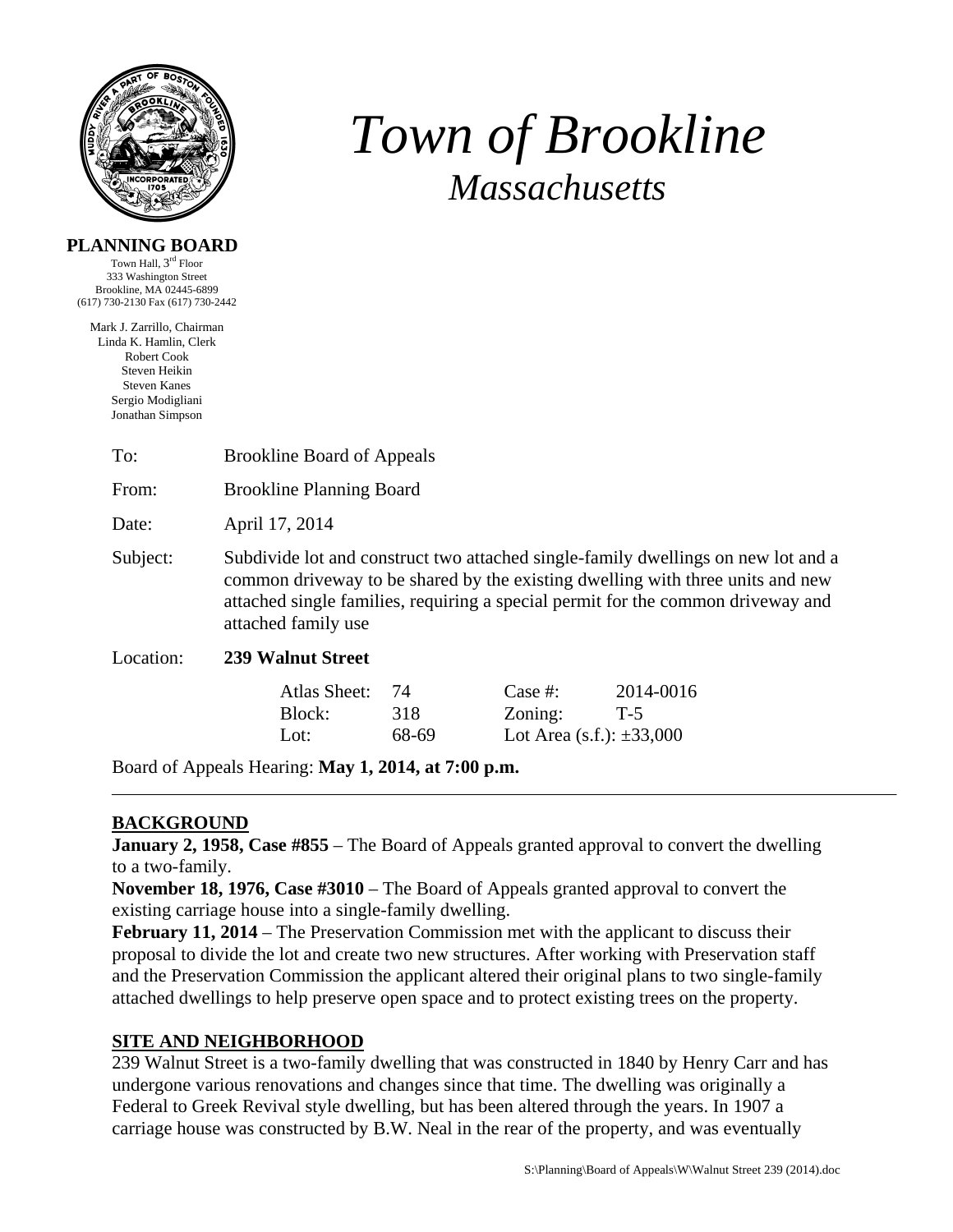converted to a single-family dwelling in 1976. The property is located in the Pill Hill Local Historic District. The neighborhood is comprised of a combination of single, two, and multifamily dwellings. There is a large side yard which is the subject of the subdivision.

## **APPLICANT'S PROPOSAL**

The applicant, Sixth Run LLC, is proposing to subdivide the existing lot of 33,000 square feet into two new lots; Lot A1 and Lot A2 which will be 17,121 and 17,839 square feet respectively. Upon subdivision the applicant is proposing to construct two attached single-family dwellings with a common driveway that serves the dwellings on Lot A1 and the two new dwellings on lot A2. The driveway will utilize the existing driveway and then expand to the rear of Lot A2 and will access the two-car garages in the rear for the proposed attached dwellings.

#### **FINDINGS**

**Section 4.07** – Table of Use Regulations Use #5 Attached single-family dwellings in a T-5 district require a special permit.

#### **Section 6.04.5.e** – Design of All Off-Street Parking Facilities (Common Driveway)

A special permit is required to establish a common driveway and mutual easement agreements are required prior to the issuance of a Building Permit.

#### **PLANNING BOARD COMMENTS**

The Planning Board is supportive of this proposal to subdivide the lot and grant a permit to construct two attached single-family dwellings and establish a common driveway. The applicant has held many neighborhood meetings and worked with a subcommittee of the Preservation Commission to revise the design to one that the Commission can approve. The final design and façade details will be subject to the approval of the full Commission.

## **Therefore, the Planning Board recommends approval of the proposal and the plans, including the proposed elevations by McKay Architects, dated January 2014, and site plan by VTP Associates, dated 2/19/14, subject to the following conditions:**

- 1. Prior to issuance of a building permit, final elevations shall be submitted to the Preservation Commission and the Assistant Director of Regulatory Planning for review and approval.
- 2. Prior to issuance of a building permit, the applicant shall record an easement to establish a common driveway under mutual easements, shall be submitted to the Building Commissioner for review and approval.
- 3. Prior to issuance of a building permit, the applicant shall submit to the Building Commissioner to ensure conformance to the Board of Appeals decision: 1) a final site plan, stamped and signed by a registered land surveyor or engineer; 2) final building elevations, stamped and signed by a registered architect; and 3) evidence the Board of Appeals decision has been recorded at the Registry of Deeds.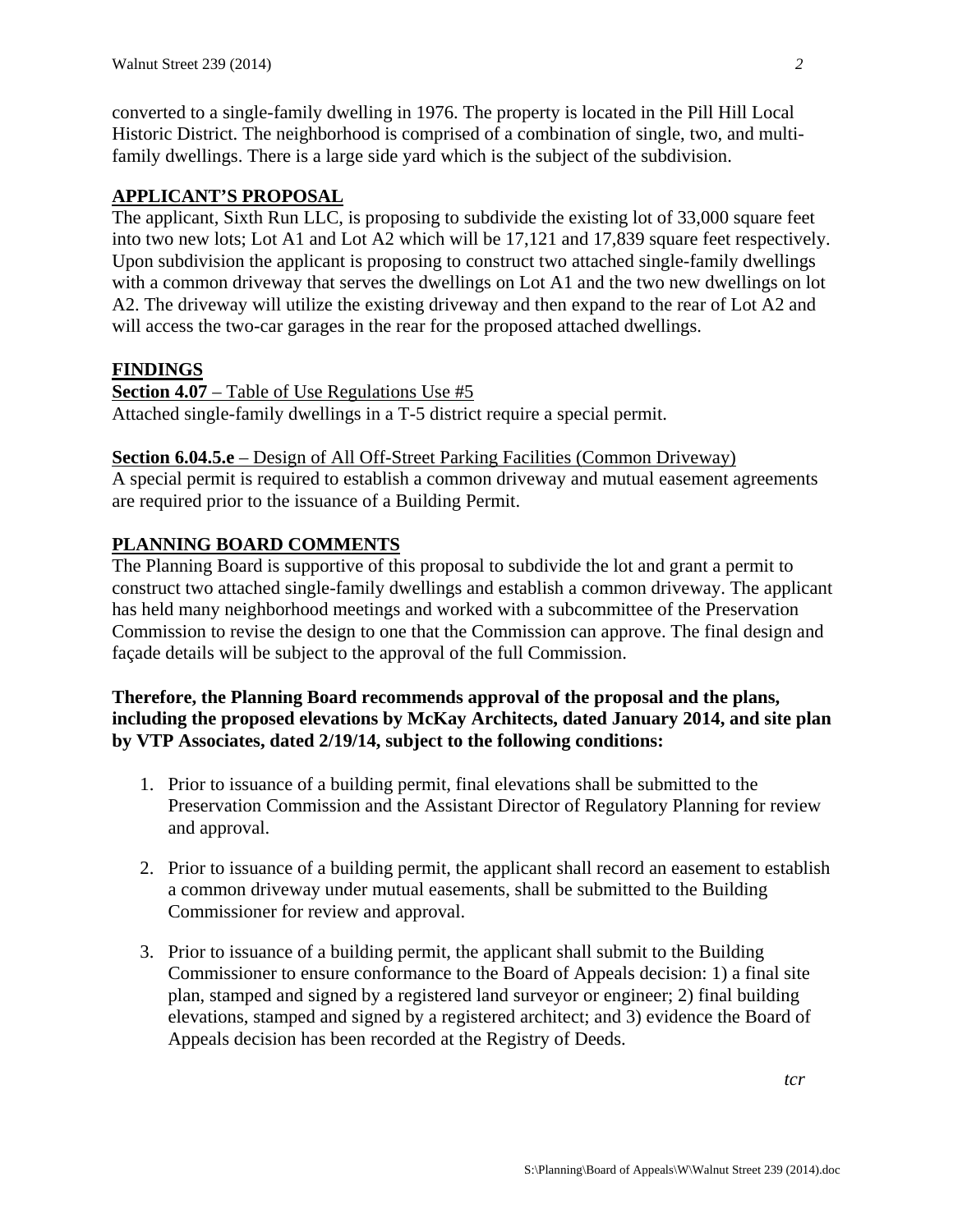

Existing Two‐Family Dwelling and Driveway



View of Lot to be divided and developed from the street